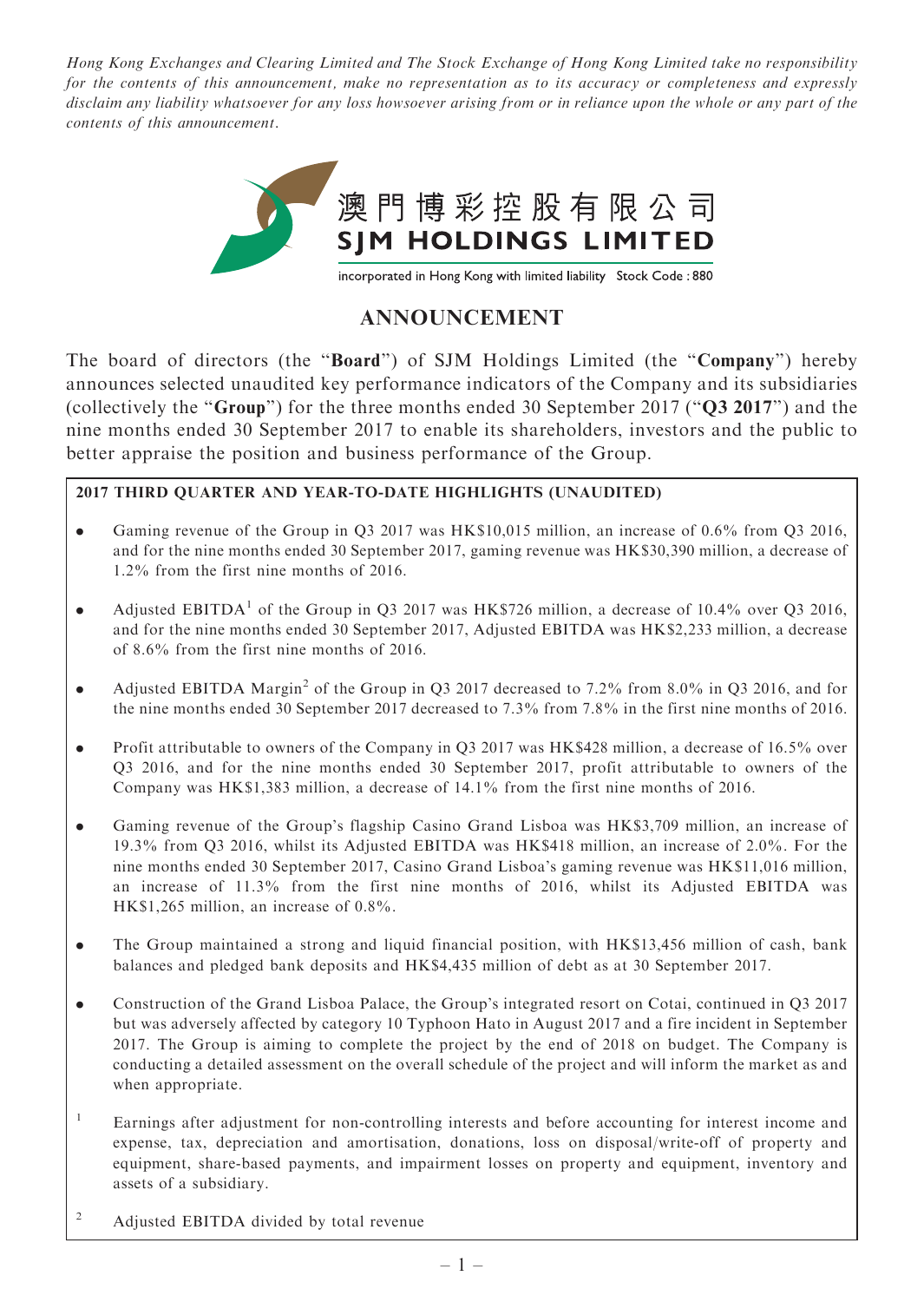Gaming revenue, net of direct sales incentives including customer relationship programs of HK\$48 million (Q3 2016: HK\$39 million), earned by Sociedade de Jogos de Macau, S.A., a subsidiary of the Company, was HK\$10,015 million in Q3 2017, an increase of 0.6% from Q3 2016.

Adjusted EBITDA for the nine months ended 30 September 2017 decreased by HK\$210 million from the first nine months of 2016. Adjusted EBITDA of gaming segments decreased by HK\$119 million in the nine months ended 30 September 2017 when compared with the first nine months of 2016. The Group's Adjusted EBITDA Margin was 7.2% in Q3 2017, as compared with 8.0% in Q3 2016.

Profit attributable to owners of the Company decreased by HK\$227 million in the first nine months of 2017, and by HK\$85 million in Q3 2017 over Q3 2016.

During Q3 2017, the Group's VIP gaming revenue was HK\$4,728 million, an increase of 7.4% from HK\$4,403 million in Q3 2016, mass market gaming revenue was HK\$5,036 million, a decrease of 4.6% from HK\$5,279 million, and slot machine (and Tombola) revenue was HK\$251 million, a decrease of 7.7% from HK\$272 million. The Group's total revenue during Q3 2017 of HK\$10,146 million included hotel, catering and related services revenue of HK\$132 million (Q3 2016: HK\$131 million).

During Q3 2017 the Group operated an average of 290 VIP gaming tables (Q3 2016: 323), 1,368 mass market gaming tables (Q3 2016: 1,311) and 2,632 slot machines (Q3 2016: 2,748) (average of three month-end counts).

Total VIP chips sales for the Group during Q3 2017 were HK\$148 billion (Q3 2016: HK\$152 billion), and the VIP gaming hold percentage (before commissions and discounts) was 3.20% (Q3 2016: 2.89%).

|                                                                                                                          | <b>Key Results for the Group's Casinos</b> |                 |                                                     |                 |
|--------------------------------------------------------------------------------------------------------------------------|--------------------------------------------|-----------------|-----------------------------------------------------|-----------------|
|                                                                                                                          | Nine months ended                          |                 |                                                     |                 |
|                                                                                                                          | Q3 2017                                    |                 | 30 September 2017                                   |                 |
|                                                                                                                          | Gaming                                     | <b>Adjusted</b> | Gaming                                              | <b>Adjusted</b> |
|                                                                                                                          | Revenue                                    | <b>EBITDA</b>   | Revenue                                             | <b>EBITDA</b>   |
|                                                                                                                          |                                            |                 | HK\$ million HK\$ million HK\$ million HK\$ million |                 |
| Casino Grand Lisboa                                                                                                      | 3,709                                      | 418             | 11,016                                              | 1,265           |
| Other Self-promoted Casinos <sup>1</sup>                                                                                 | 1,374                                      | 122             | 4,415                                               | 425             |
| Satellite Casinos <sup>2</sup>                                                                                           | 4,932                                      | 168             | 14,959                                              | 463             |
| -1<br>Casino Lisboa, Casino Oceanus at Jai Alai (including the casino area in the Jai Alai building) and<br>Casino Taipa |                                            |                 |                                                     |                 |

<sup>2</sup> Sixteen third party-promoted casinos